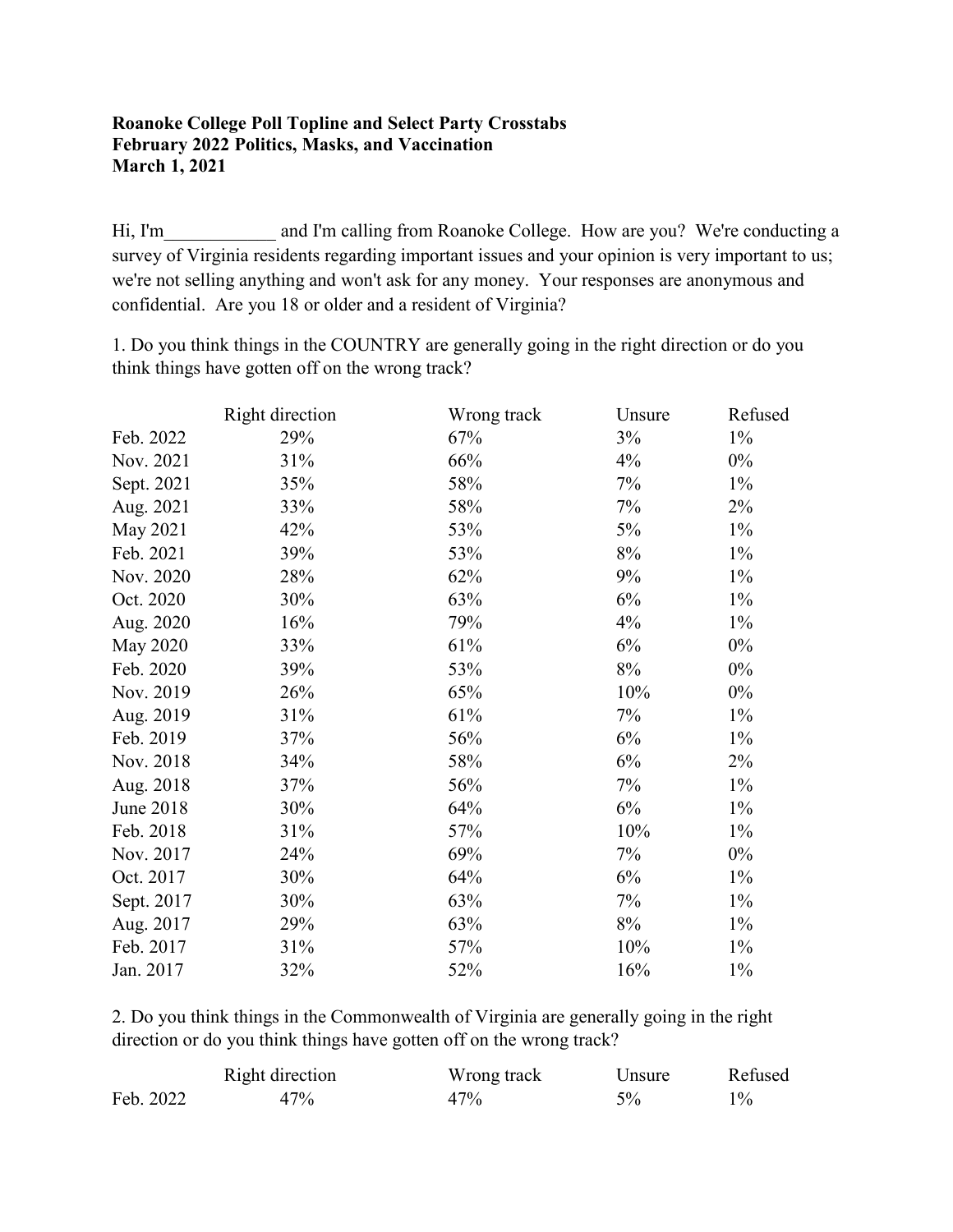| Sept. 2021 | 52% | 43% | 5%  | $1\%$ |
|------------|-----|-----|-----|-------|
| Aug. 2021  | 52% | 43% | 4%  | $1\%$ |
| May 2021   | 50% | 40% | 8%  | $2\%$ |
| Feb. 2021  | 52% | 40% | 8%  | $1\%$ |
| Nov. 2020  | 53% | 37% | 8%  | $2\%$ |
| Aug. 2020  | 45% | 49% | 6%  | $0\%$ |
| May 2020   | 57% | 37% | 6%  | $0\%$ |
| Feb. 2020  | 49% | 44% | 6%  | $2\%$ |
| Aug. 2018  | 58% | 30% | 10% | $2\%$ |
| Oct. 2017  | 48% | 40% | 12% | $1\%$ |
| Sept. 2017 | 52% | 37% | 11% | $1\%$ |
| Aug. 2017  | 46% | 41% | 11% | $2\%$ |
| Jan. 2017  | 52% | 29% | 18% | $1\%$ |

3. In general, do you approve or disapprove of the way Glenn Youngkin is handling his job as Governor of Virginia?

|           | Approve                                  | Disapprove | Mixed | Refused |
|-----------|------------------------------------------|------------|-------|---------|
| Feb. 2022 | 50%                                      | 41%        | 3%    | 7%      |
|           | Last measurements for Gov. Ralph Northam |            |       |         |
| Aug. 2021 | 52%                                      | 38%        | 6%    | $5\%$   |
| May 2021  | 47%                                      | 35%        | 6%    | 12%     |
| Feb. 2021 | 49%                                      | 33%        | 10%   | 8%      |
| Nov. 2020 | 53%                                      | 33%        | 9%    | $5\%$   |
| Aug. 2020 | 53%                                      | 41%        | $5\%$ | $2\%$   |
| May 2020  | 59%                                      | 29%        | 6%    | 6%      |
| Feb. 2020 | 40%                                      | 41%        | 11%   | 9%      |
| Nov. 2019 | 35%                                      | 28%        | 23%   | 13%     |
| Aug. 2019 | 37%                                      | 29%        | 21%   | 14%     |
| Feb. 2019 | 32%                                      | 39%        | 16%   | 13%     |
| Aug. 2018 | 54%                                      | 18%        | 13%   | 15%     |
| June 2018 | 43%                                      | 36%        | 14%   | 7%      |
| Feb. 2018 |                                          |            |       |         |

4. In general, do you approve or disapprove of the way Joe Biden is handling his job as President of the United States?

|            | Approve | Disapprove | Mixed | Refused |
|------------|---------|------------|-------|---------|
| Feb. 2022  | 41%     | 53%        | $4\%$ | 3%      |
| Oct. 2021  | 44%     | 50%        | $4\%$ | $2\%$   |
| Sept. 2021 | 50%     | 45%        | 3%    | $2\%$   |
| Aug. 2021  | 48%     | 43%        | $7\%$ | $2\%$   |
| May 2021   | 47%     | 39%        | 9%    | 5%      |
| Feb. 2021  | 47%     | 30%        | 8%    | 15%     |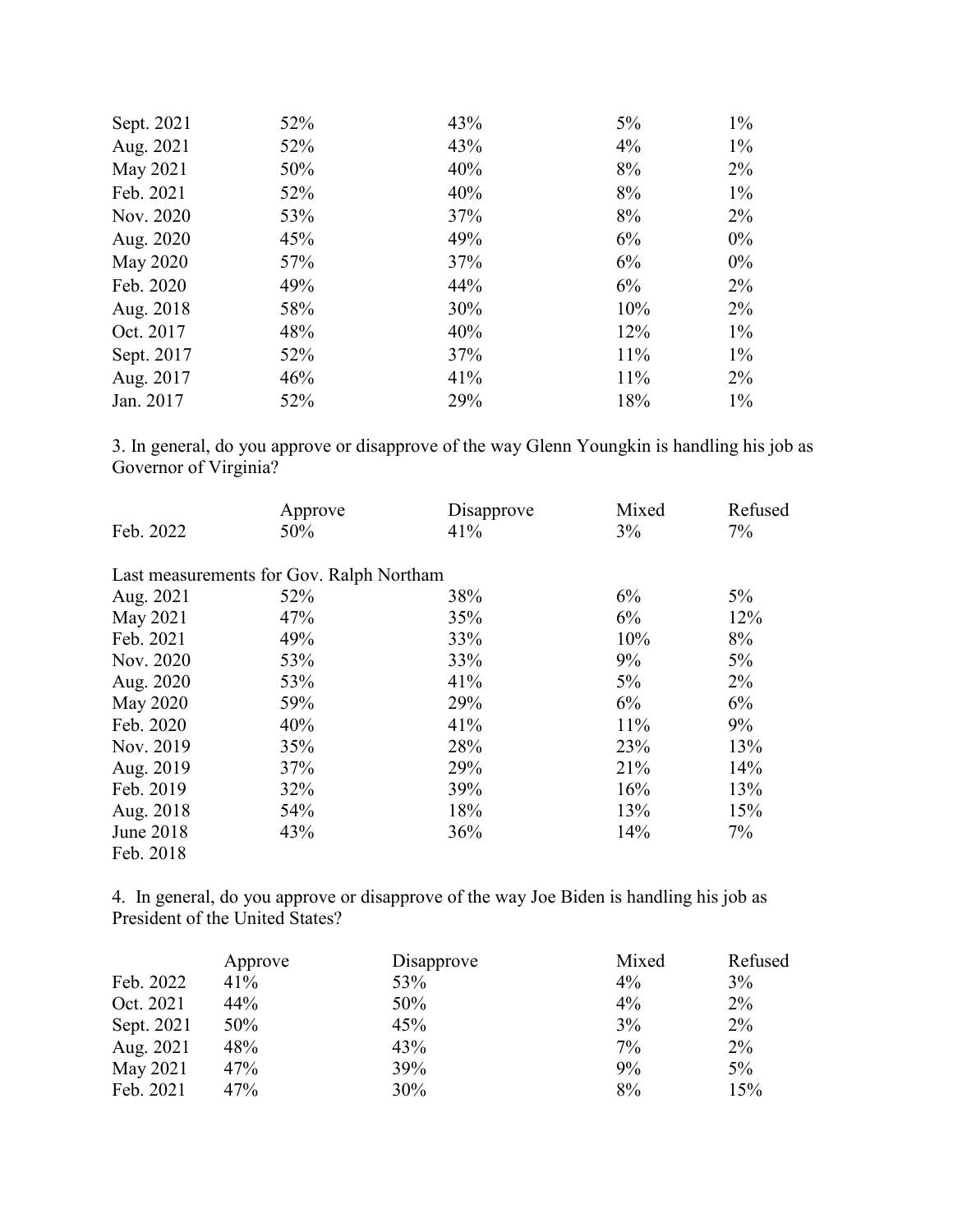|            | Approve | Disapprove | Mixed | Refused |
|------------|---------|------------|-------|---------|
| Feb. 2022  | 21%     | 72%        | 3%    | $4\%$   |
| Aug. 2021  | 17%     | 71%        | $7\%$ | $5\%$   |
| May 2020   | 20%     | 63%        | 13%   | $5\%$   |
| Feb. 2020  | 20%     | 60%        | 16%   | $4\%$   |
| Oct. 2017  | 10%     | 80%        | 8%    | 3%      |
| Sept. 2017 | 11%     | 76%        | 10%   | 3%      |
| Aug. 2017  | $7\%$   | 79%        | 10%   | $4\%$   |
| Feb. 2017  | 20%     | 62%        | 12%   | 6%      |
| Jan. 2017  | 19%     | 64%        | 12%   | 6%      |

5. In general, do you approve or disapprove of the way the U.S. Congress is handling its job?

6. In general, do you approve or disapprove of the way the Virginia General Assembly is handling its job?

|           | Approve | Disapprove | Mixed | Refused |
|-----------|---------|------------|-------|---------|
| Feb. 2022 | $44\%$  | 37%        | $5\%$ | 14%     |
| Aug. 2021 | 41%     | 35%        | $7\%$ | 16%     |

Please tell me if you have a generally favorable or unfavorable impression of the following people and organizations or if you don't know enough about them to have formed an opinion. [ROTATED]

## 7. Glenn Youngkin Favorable Unfavorable Mixed/Unsure DK/Refused Feb. 2022  $46\%$   $42\%$   $1\%$  12% Oct. 2021 45% 45% 37% 16% 16% 1% Sept. 2021 40% 41% 17% 3% Aug. 2021 27% 21% 21% 3% 3% 50% 8. Winsome Sears Favorable Unfavorable Mixed/Unsure DK/Refused Feb. 2022  $30\%$   $33\%$   $1\%$   $35\%$ 9. Jason Miyares Favorable Unfavorable Mixed/Unsure DK/Refused Feb. 2022 24% 24% 34% 2% 2% 41% 10. Ralph Northam Favorable Unfavorable Mixed/Unsure DK/Refused Feb. 2022  $41\%$   $44\%$   $2\%$   $13\%$ Sept. 2021 54% 54% 39% 5% 5% 5% 1% Aug. 2021 48% 37% 4% 4% 11%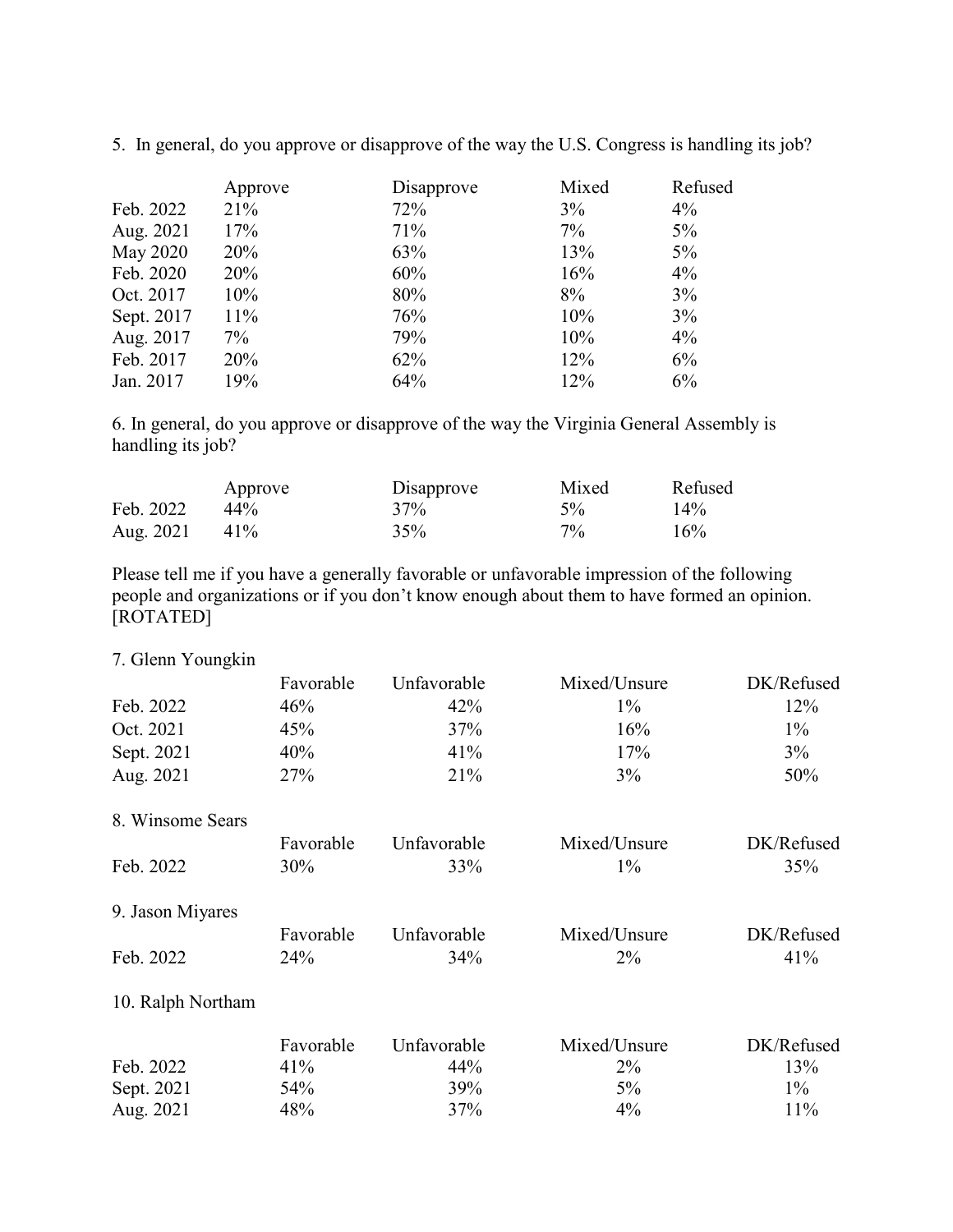| Feb. 2021        | 41%       | 31%         | 13%          | 15%        |
|------------------|-----------|-------------|--------------|------------|
| Nov. 2020        | 43%       | 31%         | 9%           | 17%        |
| Aug. 2020        | 45%       | 38%         | 10%          | $8\%$      |
| <b>May 2020</b>  | 46%       | 31%         | 11%          | 12%        |
| Feb. 2020        | 27%       | 34%         | 14%          | 25%        |
| Sept. 2017       | 32%       | 25%         | 9%           | 34%        |
| Aug. 2017        | 25%       | 15%         | $8\%$        | 53%        |
| Jan. 2017        | $8\%$     | 5%          | 3%           | 84%        |
| 11. Joe Biden    |           |             |              |            |
|                  | Favorable | Unfavorable | Mixed/Unsure | DK/Refused |
| Feb. 2022        | 43%       | 52%         | 2%           | 3%         |
| Sept. 2021       | 51%       | 46%         | 2%           | $1\%$      |
| Aug. 2021        | 48%       | 43%         | 5%           | 4%         |
| Feb. 2021        | 47%       | 29%         | 14%          | 10%        |
| Nov. 2020        | 46%       | 36%         | 9%           | 9%         |
| Oct. 2020        | 53%       | 43%         | 3%           | $1\%$      |
| Aug. 2020        | 51%       | 38%         | 7%           | 4%         |
| <b>May 2020</b>  | 36%       | 39%         | 15%          | 10%        |
| Feb. 2020        | 37%       | 37%         | 18%          | $8\%$      |
| 12. Donald Trump |           |             |              |            |
|                  | Favorable | Unfavorable | Mixed/Unsure | DK/Refused |
| Feb. 2022        | 37%       | 56%         | 3%           | 4%         |
| Oct. 2021        | 37%       | 54%         | 6%           | 3%         |
| Feb. 2021        | 24%       | 58%         | 14%          | 4%         |
| Nov. 2020        | 33%       | 53%         | 10%          | $5\%$      |
| Oct. 2020        | 41%       | 56%         | 3%           | $1\%$      |
| Aug. 2020        | 37%       | 55%         | 7%           | 2%         |
| <b>May 2020</b>  | 36%       | 49%         | 12%          | 4%         |
| Feb. 2020        | 32%       | 54%         | 10%          | 4%         |
| Sept. 2017       | 35%       | 54%         | $8\%$        | 3%         |
| Aug. 2017        | 31%       | 53%         | 13%          | 3%         |
| Feb. 2017        | 29%       | 49%         | 13%          | 9%         |
| Jan. 2017        | 30%       | 48%         | 18%          | 4%         |
| Jan. 2016        | 22%       | 63%         | 13%          | 2%         |
| Nov. 2015        | 23%       | 55%         | 13%          | 9%         |

13. In general, do you approve or disapprove of the way that Governor Youngkin is handing the COVID-19 pandemic?

| <b>Strongly Approve</b>    | 25% |
|----------------------------|-----|
| Somewhat Approve           | 26% |
| Somewhat Disapprove        | 20% |
| <b>Strongly Disapprove</b> | 24% |
| Unsure/Refused             | 6%  |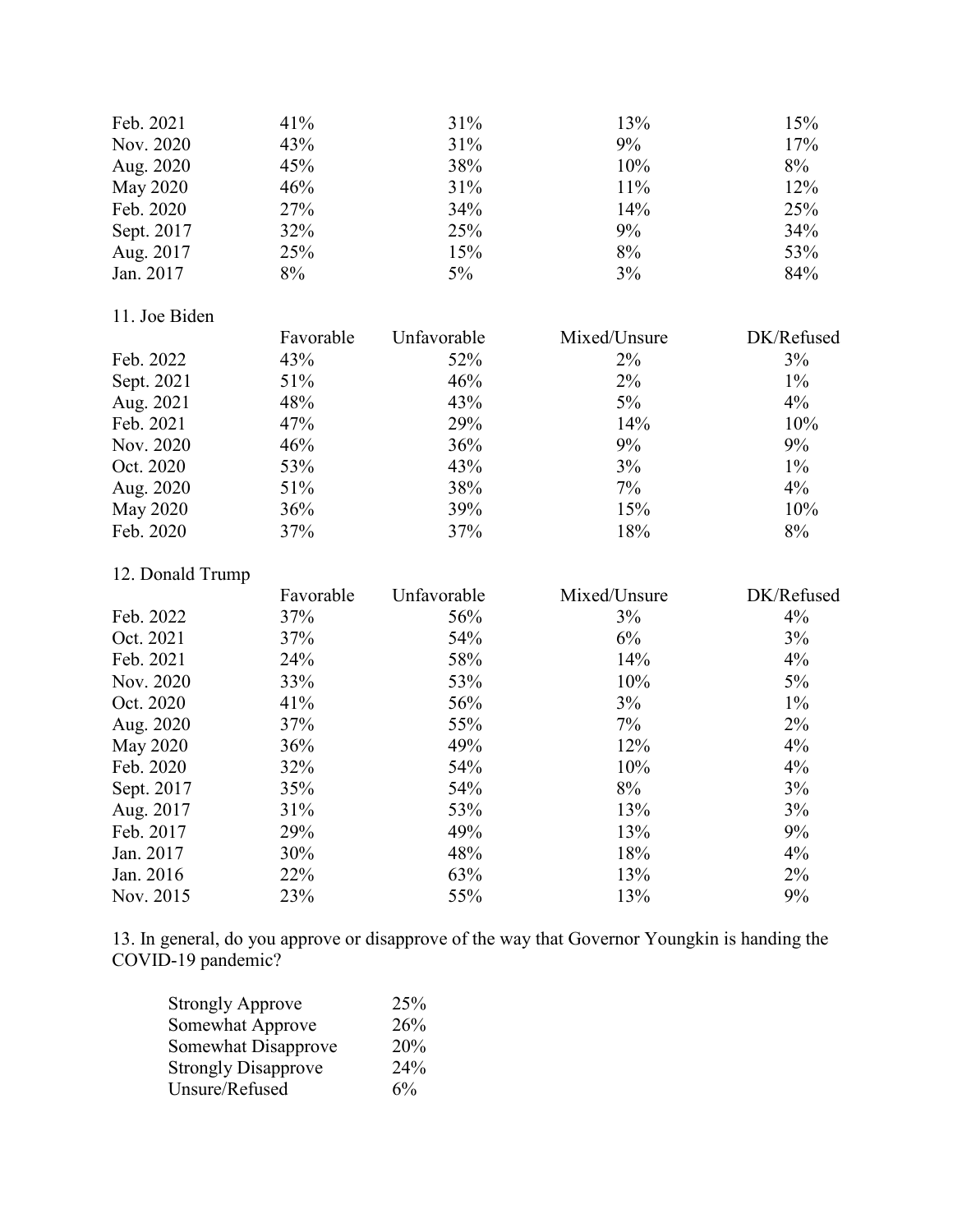14. Regarding mask requirements in our schools, which statement comes closer to your view?

Local school districts should set mask requirements for themselves [56%] Governor Youngkin and the state government should set mask requirements for local school districts [37%] Unsure/Mixed/Refused [7%]

15. As you may know, on his first day in office, Governor Youngkin issued an executive order that removed the mask requirement for Virginia schools. Do you agree or disagree with this decision?

| <b>Strongly Agree</b>    | 29%   |
|--------------------------|-------|
| Somewhat Agree           | 17%   |
| Somewhat Disagree        | 11%   |
| <b>Strongly Disagree</b> | 41%   |
| Unsure/Refused           | $4\%$ |

16. As you may also know Governor Youngkin also issued an executive order that removed the vaccine requirement for state employees. Do you agree or disagree with this decision?

| <b>Strongly Agree</b>    | 37% |
|--------------------------|-----|
| Somewhat Agree           | 14% |
| Somewhat Disagree        | 11% |
| <b>Strongly Disagree</b> | 35% |
| Unsure/Refused           | 3%  |

17. Regarding the [COVID] vaccine, are you currently fully vaccinated, are you awaiting a second dose, are you unvaccinated and have plans to take the vaccine, or do you not plan to take the vaccine?

|            | Fully or Waiting 2nd | Will Take | Won't Take | Refused |
|------------|----------------------|-----------|------------|---------|
| Feb. 2022  | 77%                  | 3%        | 18%        | $3\%$   |
| Nov. 2021  | 78%                  | $2\%$     | 13%        | $4\%$   |
| Sept. 2021 | 82%                  | $3\%$     | $11\%$     | $4\%$   |
| May 2021   | 62%                  | 14%       | 19%        | 6%      |
| Feb. 2021  | 18%                  | 54%       | 23%        | 6%      |

17a. [IF FULLY VACCINATED] And have you gotten a booster or third shot, are you intending to get one soon, are you not yet eligible for one but will when it's available for you, or are you not planning to get another dose?

|           | Gotten | Intending | Not Planning | Refused |
|-----------|--------|-----------|--------------|---------|
| Feb. 2022 | 61%    | 23\%      | 16%          | $1\%$   |
| Nov. 2021 | 24%    | 51%       | 22%          | $3\%$   |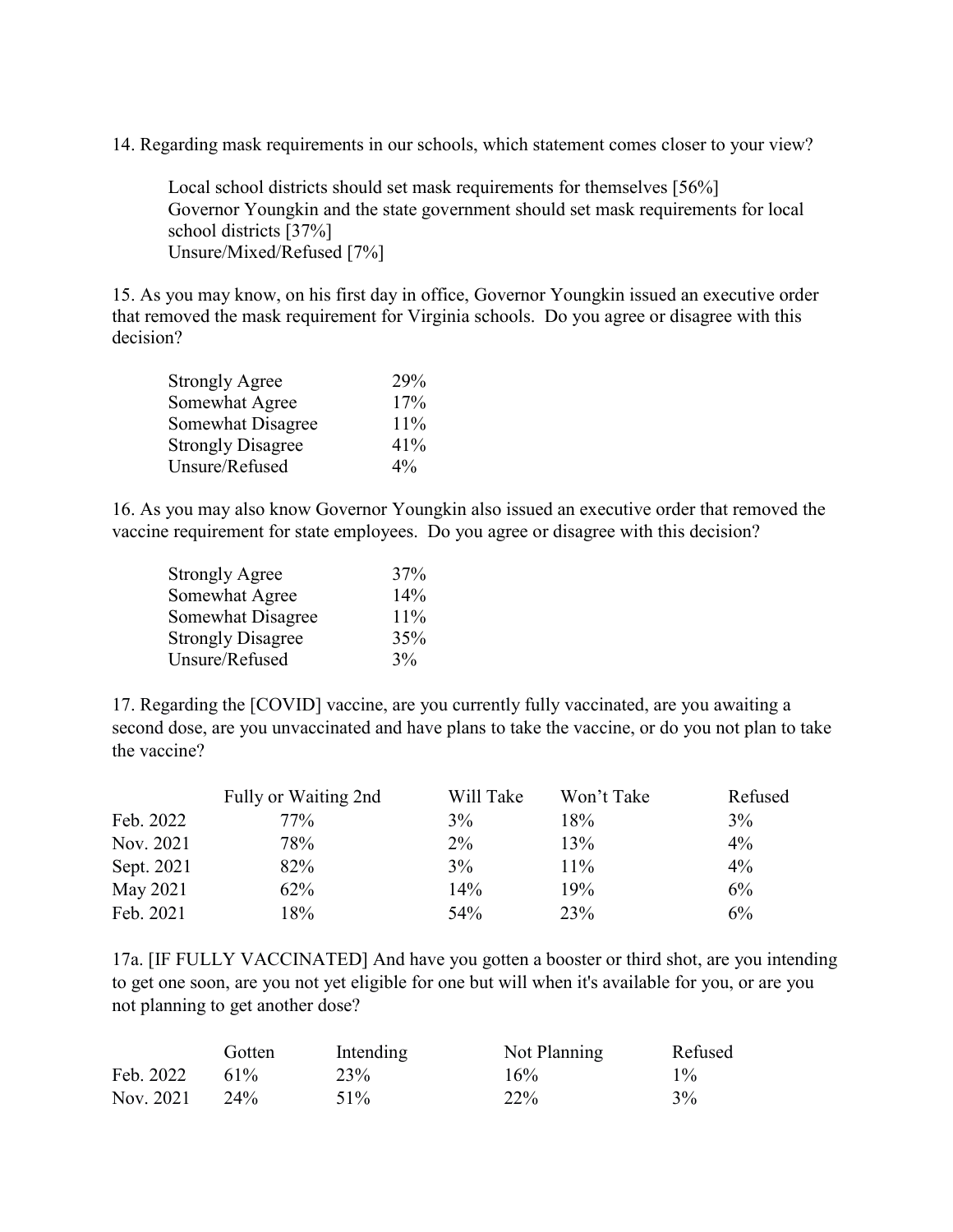18. And finally, where does your balance fall in weighing personal freedom compared to health and safety? Would you say:

| Always Toward Personal Freedom    | 18%   |
|-----------------------------------|-------|
| Mostly Toward Personal Freedom    | 14%   |
| Somewhat Toward Personal Freedom  | $6\%$ |
| Solidly in the Middle             | 22%   |
| Somewhat Toward Health and Safety | $9\%$ |
| Mostly Toward Health and Safety   | 15%   |
| Always Toward Health and Safety   | 14%   |
| Unsure/Refused                    | 2%    |

|  | 19. Code respondent's sex [NOT ASKED] |
|--|---------------------------------------|
|  |                                       |

| Male   | 49% |
|--------|-----|
| Female | 51% |

#### 20. Region

| 13%   |
|-------|
| 9%    |
| $7\%$ |
| 21%   |
| 29%   |
| 21%   |
|       |

21. Thanks so much for your patience. I have a few questions about you for statistical purposes. Are you currently married, living with a partner, divorced, separated, widowed, or have you never been married?

| Married             | 45%   |
|---------------------|-------|
| Living with partner | 12%   |
| Divorced            | 8%    |
| Separated           | $2\%$ |
| Widowed             | $5\%$ |
| Never married       | 28%   |
| Refused             | $1\%$ |

### 22. How much education have you completed?

| Less than high school         | $4\%$ |
|-------------------------------|-------|
| High School                   | 20%   |
| Some college/technical school | 23%   |
| <b>Associate's Degree</b>     | $9\%$ |
| <b>Bachelor's Degree</b>      | 24%   |
| <b>Advanced Degree</b>        | 20%   |
| Refused                       | $0\%$ |
|                               |       |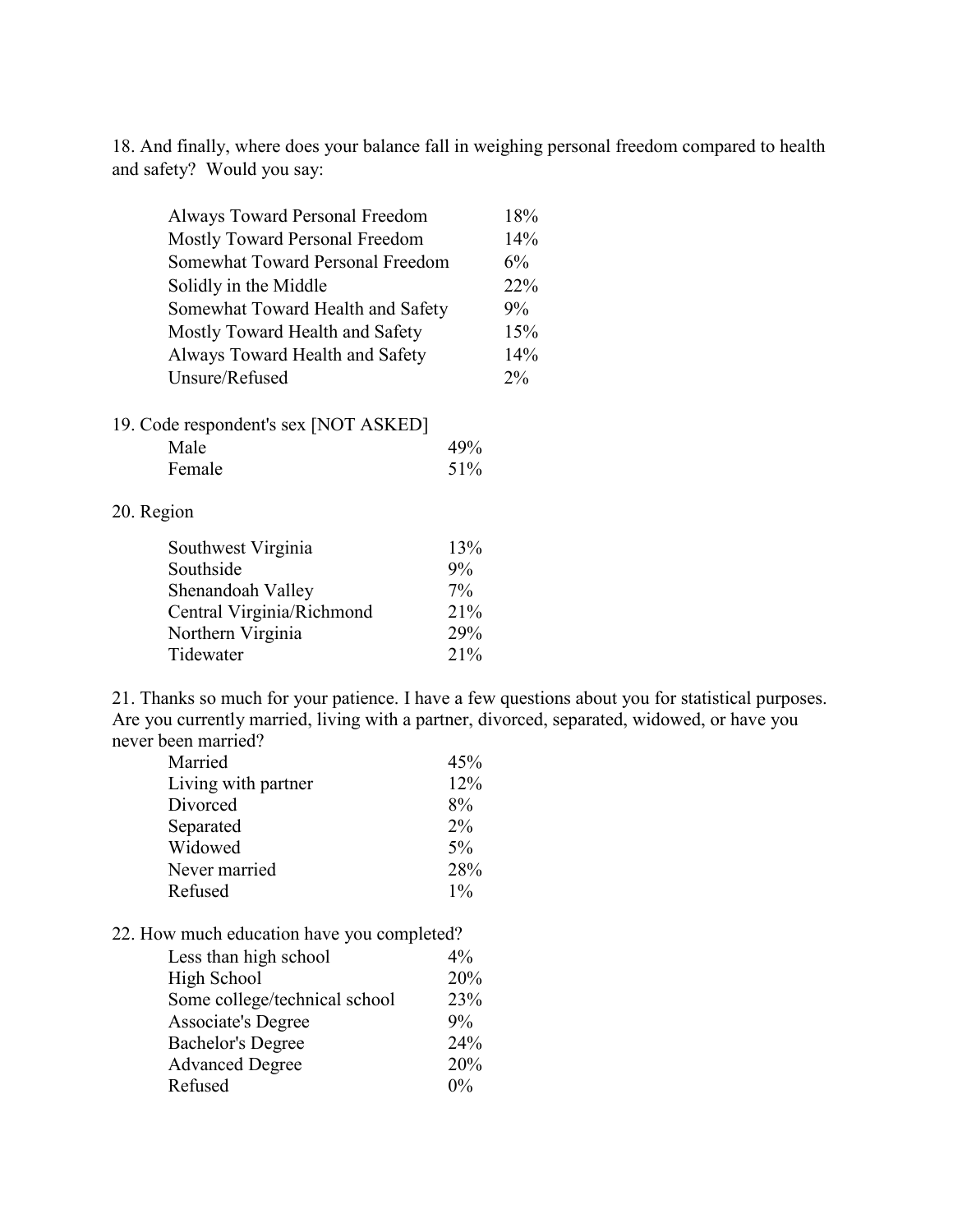23. In what year were you born? [CODED INTO CATEGORIES]

| 18-29       | 22%   |
|-------------|-------|
| $30-44$     | 27%   |
| 45-64       | 35%   |
| 65 or older | 15%   |
| Refused     | $1\%$ |

24. Are you of Hispanic origin or descent, such as Mexican, Dominican, Puerto Rican, Cuban, or some other Spanish background?

| Yes, Hispanic    | 8%    |
|------------------|-------|
| No, not Hispanic | 91%   |
| Refused          | $1\%$ |

25. Would you consider yourself Caucasian or white, African-American or Black, Asian or some other race?

| White / Hispanic / Latino | 75%   |
|---------------------------|-------|
| African-American          | 18%   |
| Asian/Other/multi-racial  | $5\%$ |
| Refused                   | $2\%$ |

26. I'm going to read several income groups. When I come to the group that includes your annual family income, please stop me.

| Less than $$20,000$ | 10%   |
|---------------------|-------|
| \$20,000-\$35,000   | 13%   |
| \$35,000-\$50,000   | 11%   |
| \$50,000-\$75,000   | 17%   |
| \$75,000-\$100,000  | 14%   |
| More than \$100,000 | 28%   |
| Refused             | $7\%$ |
|                     |       |

27. Politically speaking, do you consider yourself to be liberal, moderate or conservative?

| Liberal      | 23%   |
|--------------|-------|
| Moderate     | 35%   |
| Conservative | 32%   |
| Other/Unsure | $6\%$ |
| Refused      | $5\%$ |
|              |       |

28. And would you describe your political party affiliation as Democrat, Republican, Independent, some other party or no affiliation?

| Democrat    | 31%   |
|-------------|-------|
| Republican  | 27%   |
| Independent | 26%   |
| Other/None  | 12%   |
| Refused     | $5\%$ |
|             |       |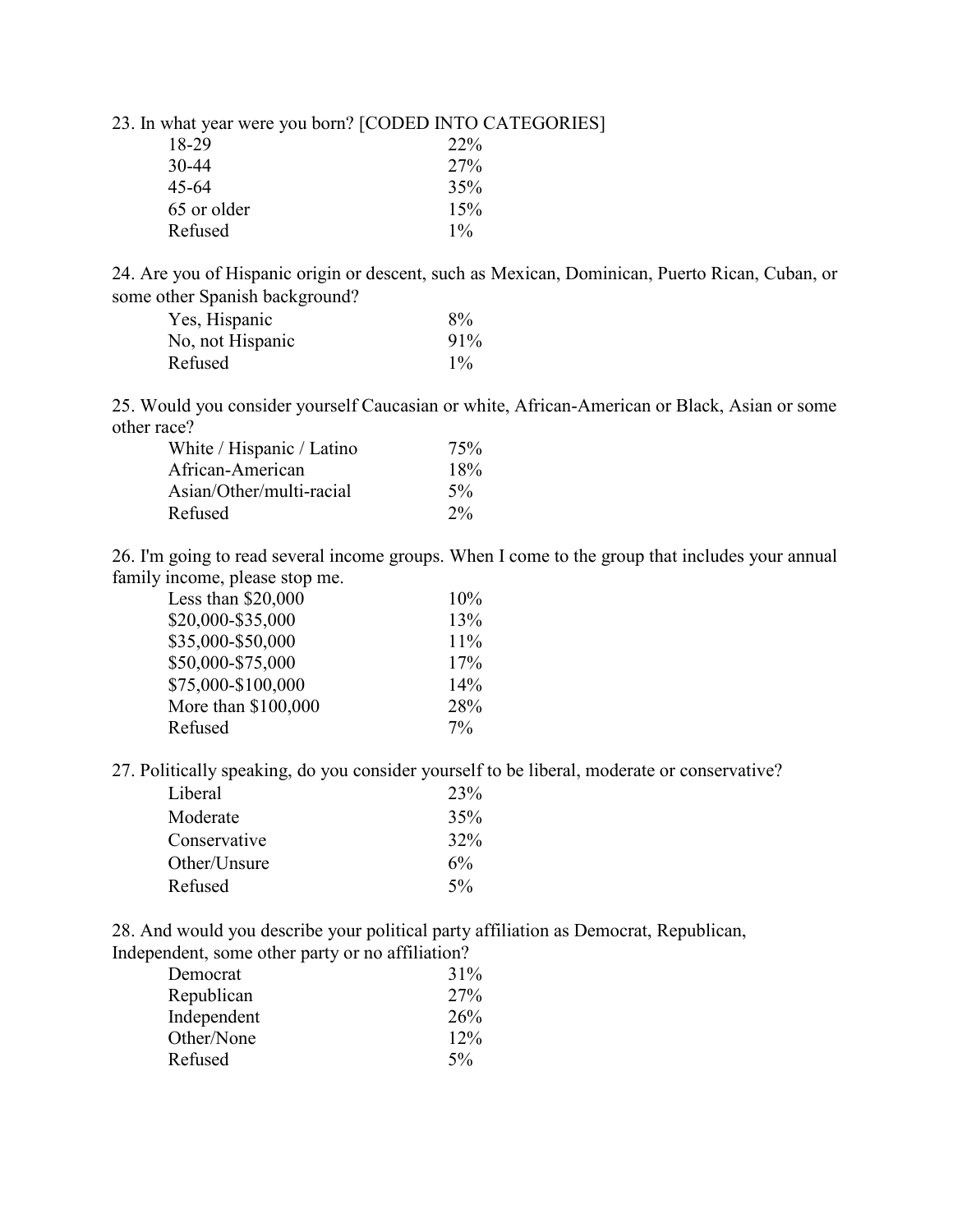28a. [IF INDEPENDENT, OTHER OR REFUSED] As of today, do you lean more toward the Democratic party or toward the Republican party? [RESULTS ARE COMBINED WITH THOSE IN Q. 28]

| Democrat                    | 42% |
|-----------------------------|-----|
| Republican                  | 38% |
| Independent/Neither/Refused | 19% |

Thank you for your time and have a nice <HOUR1>.